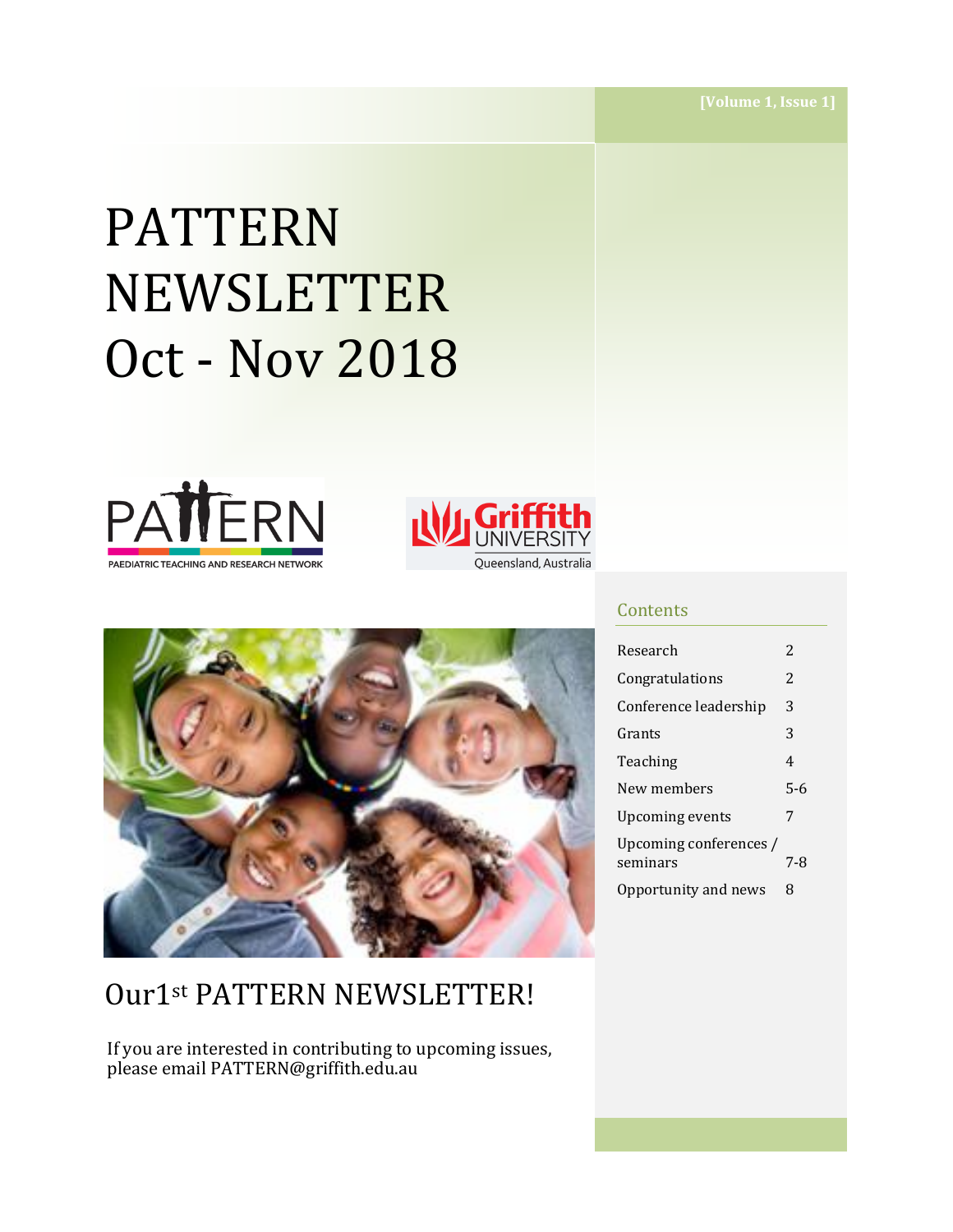## **Research Update**

#### **Australian Paediatric Nursing Research Survey:**

Thank you to all who participated in our recent Australian Paedatric Nursing Research survey, which closed in August 2018 after receiving 100 responses. We appreciate the support of the Australian College of Children and Young People's Nurses [ACCYPN], Australian College of Critical Care Nurses [ACCCN], Australian College of Nursing [ACN], Australian College of Infection Prevention and Control [ACIPC] and many individuals, who helped with survey dissemination. We look forward to sharing the results with you all soon!

#### *Outstanding Research Outcomes*

## **Congratulations**

Our PATTERN members have had several high profile research publications, including **Dr Helen Petsky** recently published in the Lancet, Thorax and Cochrane. Such an impressive profiling of her research:

- Goyal, V., Grimwood, K., Byrnes, C. A., Morris, P. S., Masters, I. B., Ware, R. S., . . . Chang, A. B. (2018). Amoxicillin-clavulanate versus azithromycin for respiratory exacerbations in children with bronchiectasis (BEST-2): a multicentre, double-blind, non-inferiority, randomised controlled trial. Lancet. doi:10.1016/s0140-6736(18)31723-9
- Marchant, J. M., Petsky, H. L., Morris, P. S., & Chang, A. B. (2018). Antibiotics for prolonged wet cough in children. Cochrane Database Syst Rev, 7, Cd004822. doi:10.1002/14651858.CD004822.pub3
- Petsky, H. L., Cates, C. J., Kew, K. M., & Chang, A. B. (2018). Tailoring asthma treatment on eosinophilic markers (exhaled nitric oxide or sputum eosinophils): a systematic review and meta-analysis. Thorax. doi:10.1136/thoraxjnl-2018-211540

**CONGRATULATIONS** also go to **Dr Helen Petsky** and **Dr Amanda Ullman** were recently awarded a 2018 Mary McConnel Career Boost Program for Women in Paediatric Research. Congratulations also to **Rebecca Doyle** (pictured) for being awarded the GSK and Public Health Association of Australia Immunisation Grant to further her work to reduce fear associated with needle sticks.



**Rebecca Doyle receiving her research grant**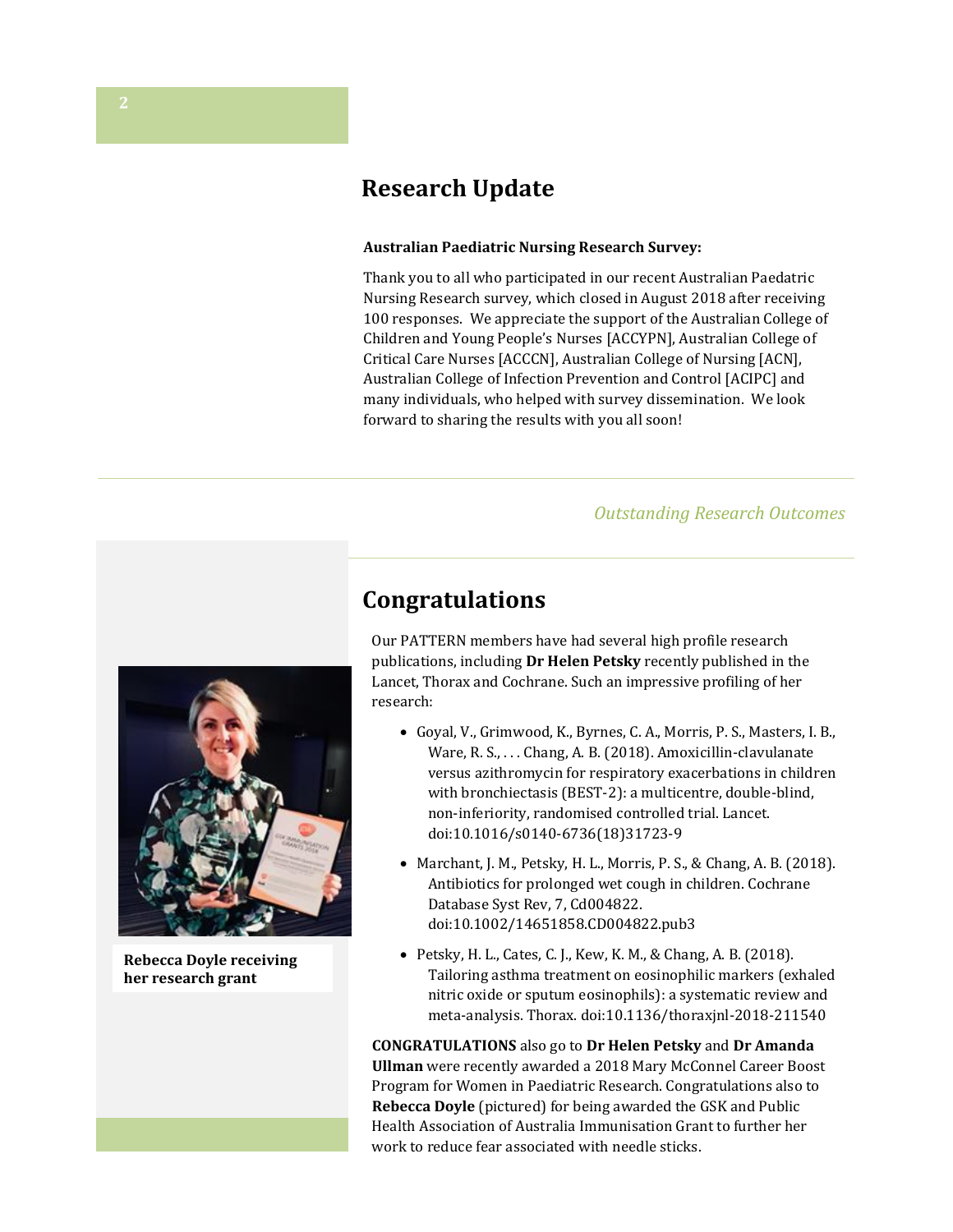

## **Conference leadership**

presentations and leading workshops :<br>conferences over the past few months. Many members of PATTERN have been involved in key-note presentations and leading workshops at Australian and International

Congratulations to Tricia Kleidon and Dr Amanda Ullman in leading a sold-out Vascular Access Masterclass at the recent Don't Forget the Bubbles 2018 Conference in Melbourne (pictured). Lots of praise from attendees!

Many PATTERN members are also still recovering from the Association for Vascular Access (AVA) Annual Scientific Meeting at Columbus, Ohio (United States) including Dr Amanda Ullman, Jessica Schults, Tricia Kleidon, and Julieta Woosley. Great opportunities for highlight PATTERN research and build future collaborations. Amanda also continued after AVA with representatives from Griffith University to visit the University of Michigan, meeting with leaders in the field of health services research, including paediatrics. With the signed Memorandum of Understanding between the two universities there will be plenty of prospects for collaboration coming soon.



## Grants

#### **The National Health and Medical Research Council's (NHMRC) new grant program**

New information has been released regarding the revolutionized NHMRC funding and grant program restructure. The new program will comprise four funding streams – Investigator Grants, Synergy Grants, Ideas Grants and Strategic and Leveraging Grants including a new administration system. Applications for funding under the new NHMRC grant program open later this year.

#### **Bupa Health Foundation Emerging Health Researcher Award**

The Bupa Health Foundation is now seeking nominations for its Emerging Health Researcher of the Year Award 2018. Offered once a year, this award recognises the valuable contribution of emerging health researchers (no more than 5 years post PhD) to the improvement of health outcomes for all Australians, particularly in applied research. The national winner will receive prize of \$25,000 to put towards continuing their research career. All information, including nomination form can be found online at the Bupa Health Foundation websit[ebupa.com.au/foundation.](https://protect-au.mimecast.com/s/36jCCOMxVEHZBWMwFvfnP8?domain=bupa.com.au)

**Applications close on Wednesday17th October 2018 (9am AEDT)**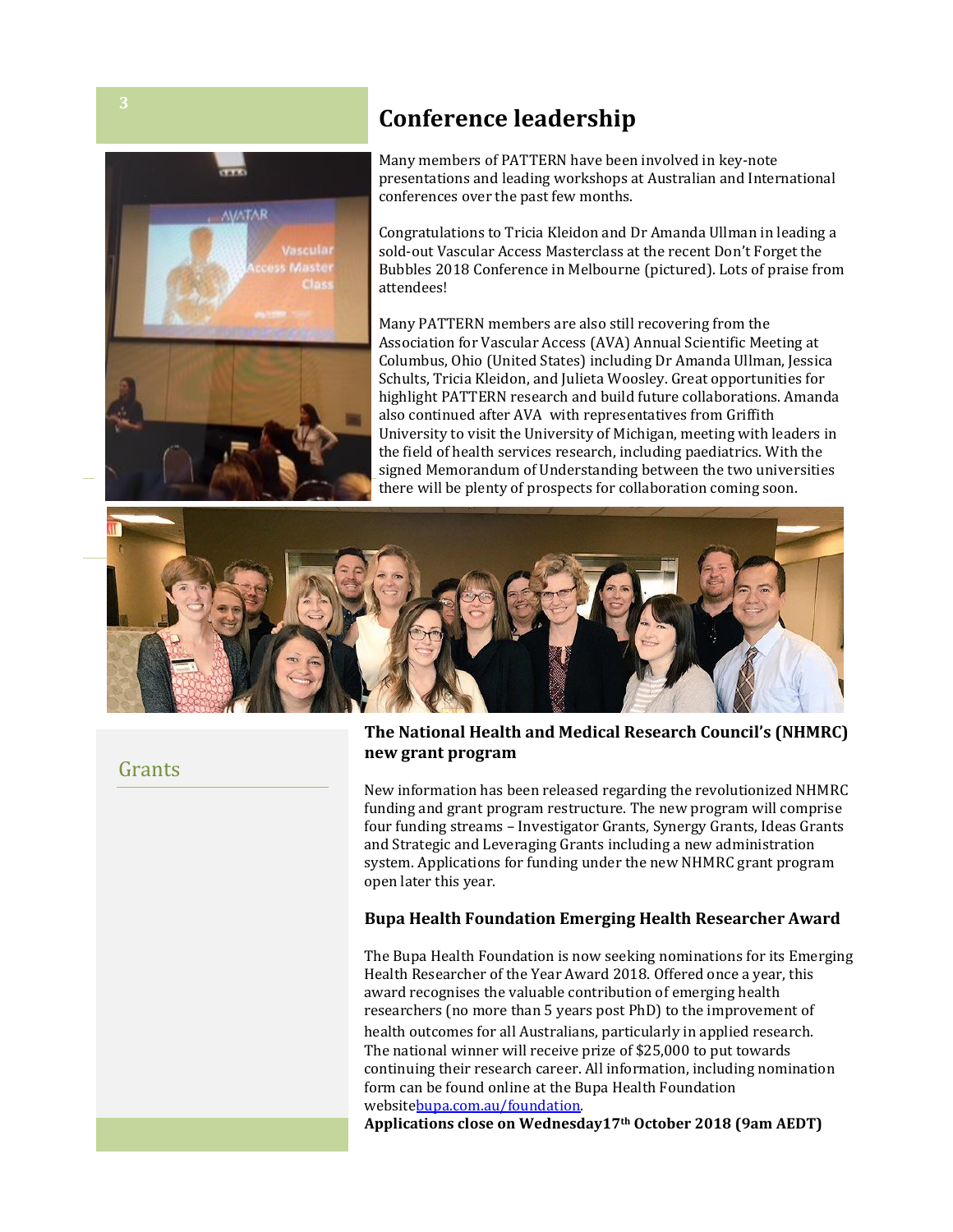

### Teaching

 $\overline{a}$ 

**Textbooks**

**Congratulations** to Dr Victoria Kain and Dr Elizabeth Forster on the release of their textbooks in both neonatal and paediatric nursing.

## **Griffith University**

This year Griffith University has launched an Australian-first combined Bachelor of Nursing/Graduate Certificate in Paediatric Nursing, as well as a postgraduate Graduate Certificate in Paediatric Nursing and a Masters of Advanced Nursing Practice (Paediatric Nursing). If you're interested in commencing or furthering your paediatric nursing studies – please follow this link: <https://www.griffith.edu.au/griffith-health/school-nursing-midwifery>

## **Workshops**

EDITING YOUR WRITING - HDR WORKSHOPS The library offers workshops targeted to support HDR candidates. In the upcoming workshop participants will learn how to identify components of writing and practical strategies to make their writing precise, concise and ordered. Registration is required, please book online. SEE: <https://librarycalendar.griffith.edu.au/calendar/hdr-workshops/> CONTACT: Marie Carte[r mailto:marie.carter@griffith.edu.au](mailto:marie.carter@griffith.edu.au)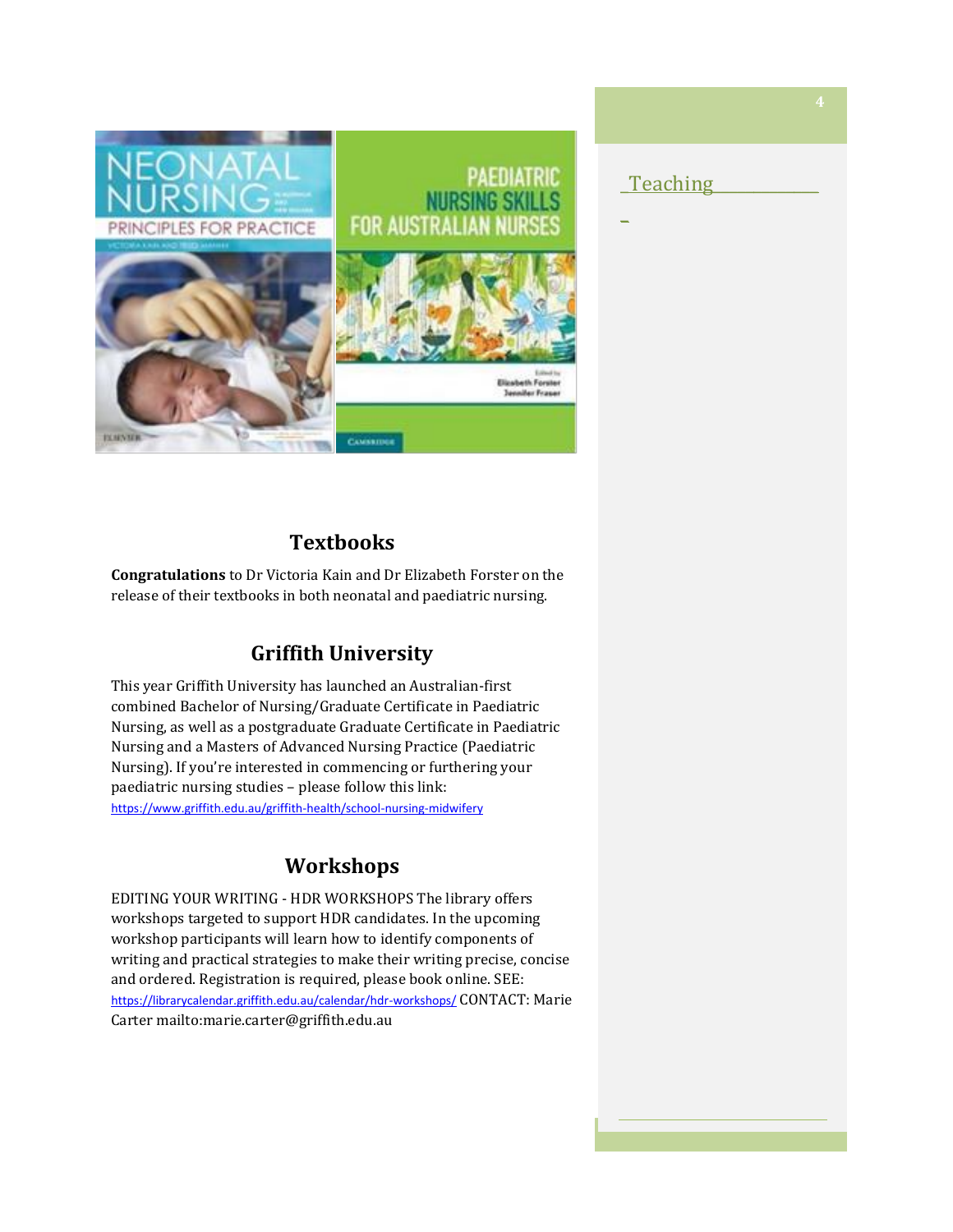#### **Dr Elisabeth Coyne**



## **New members**

We have had an influx of amazing new PATTERN members over the last 2 months.

#### **Sophie Anderson-James**

Sophie is a Research Scholar at the Child Health Research Centre, at the University of Queensland. Welcome Sophie!

#### **Dr Elisabeth Coyne**

Elisabeth is a Senior Lecturer at Griffith University. Elisabeth is a highly experienced family care researcher, with clinical expertise in paediatrics and neonatal nursing. She's also currently setting up the Australian Chapter for the International Family Nursing Association, which is sure to be a useful link for many of you. Welcome Liz!

#### *Welcome to our new PATTERN family members!*

#### New members



**Kelly Foster**



**Dr Jacqui Jauncey-Cooke**

#### **Timothy Flanagan**

Tim is a Nurse Practitioner in the Emergency Department of the Lady Cilento Children's Hospital. Welcome Tim!

#### **Kelly Foster**

Kelly is a highly experienced paediatric nurse and researcher, currently the Research Development Manager in the Paediatric Emergency Research Unit at LCCH (supporting the PREDICT studies), while also completing her PhD. She is soon to commence as a Lecturer at the School of Nursing at USQ (aren't they lucky!). Welcome Kelly!

#### **Dr Jacqui Jauncey-Cooke**

Jacqui is a Lecturer at the School of Nursing, Midwifery and Social Work at UQ. Jacqui is a nurse researcher and experienced clinician in paediatric critical care. Her current research interests include a range of projects that explore improving clinical outcomes for children and their families such the introduction of ultrasound guided peripheral cannulation by nursing staff. Welcome Jacqui!

#### **Brooke Ierardo**

Brooke is a Research Nurse Assistant at the Emergency Department within the Logan Hospital, Metro South Health interested in improving ED health services for kids in non-tertiary facilities. Welcome Brooke!!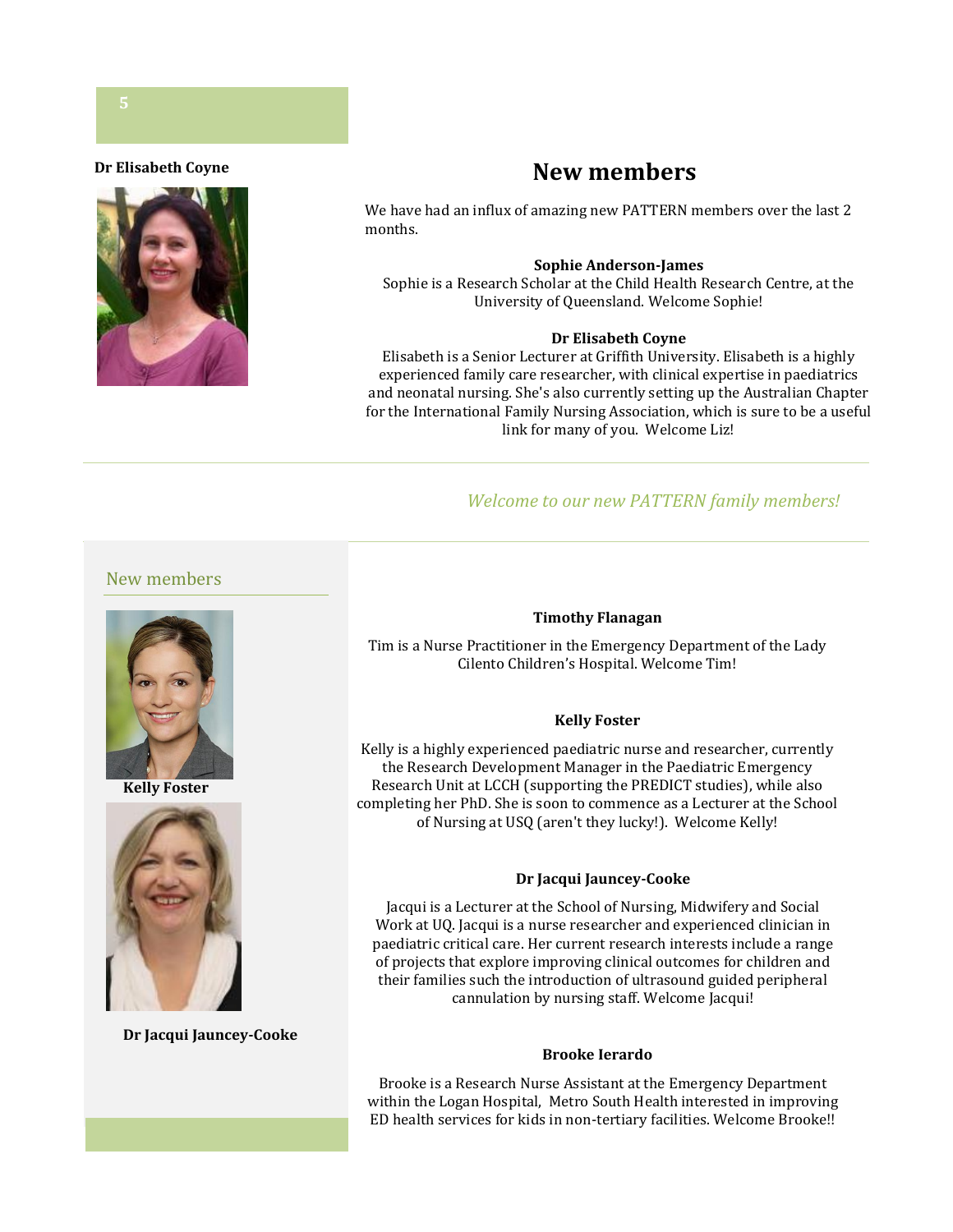#### **Dr Lauren Kearney**



## **New members**

#### **Dr Lauren Kearney**

Dr Lauren Kearney works in a joint clinical academic appointment between the School of Nursing, Midwifery and Paramedicine, University of the Sunshine Coast and the Women and Families Service Group, Sunshine Coast University Hospital. Lauren's clinical background is in paediatric and child health nursing and in more recent year's midwifery. Welcome Lauren!

#### *Welcome new members!!*

#### New members

#### **Dr Amy Mitchell**





**Danny Sidwell**

#### **Dr Amy Mitchell**

Amy is a Research Fellow in the Parenting and Family Support Centre, and recipient of the Children's Hospital Foundation Early Career Fellowship. Amy's research interests lie in the area of paediatric chronic disease management, parenting of children with chronic health conditions (in particular eczema, asthma, allergic conditions, type 1 diabetes), and the impact of the transition to parenthood and early parenting experiences on infant and child health and wellbeing. Welcome Amy!

#### **Samantha Prime**

Samantha is a PhD student and Senior Research Assistant at QUT, and paediatric nurse. She is currently working with Dr Helen Petsky studying the aetiologies and economic burden of chronic wet cough in children. Welcome Samantha!

#### **Danny Sidwell**

Danny is a Lecturer at the School of Nursing and Midwifery within Griffith University at the Gold Coast. Danny is an experienced paediatric nurse and educator. Welcome Danny!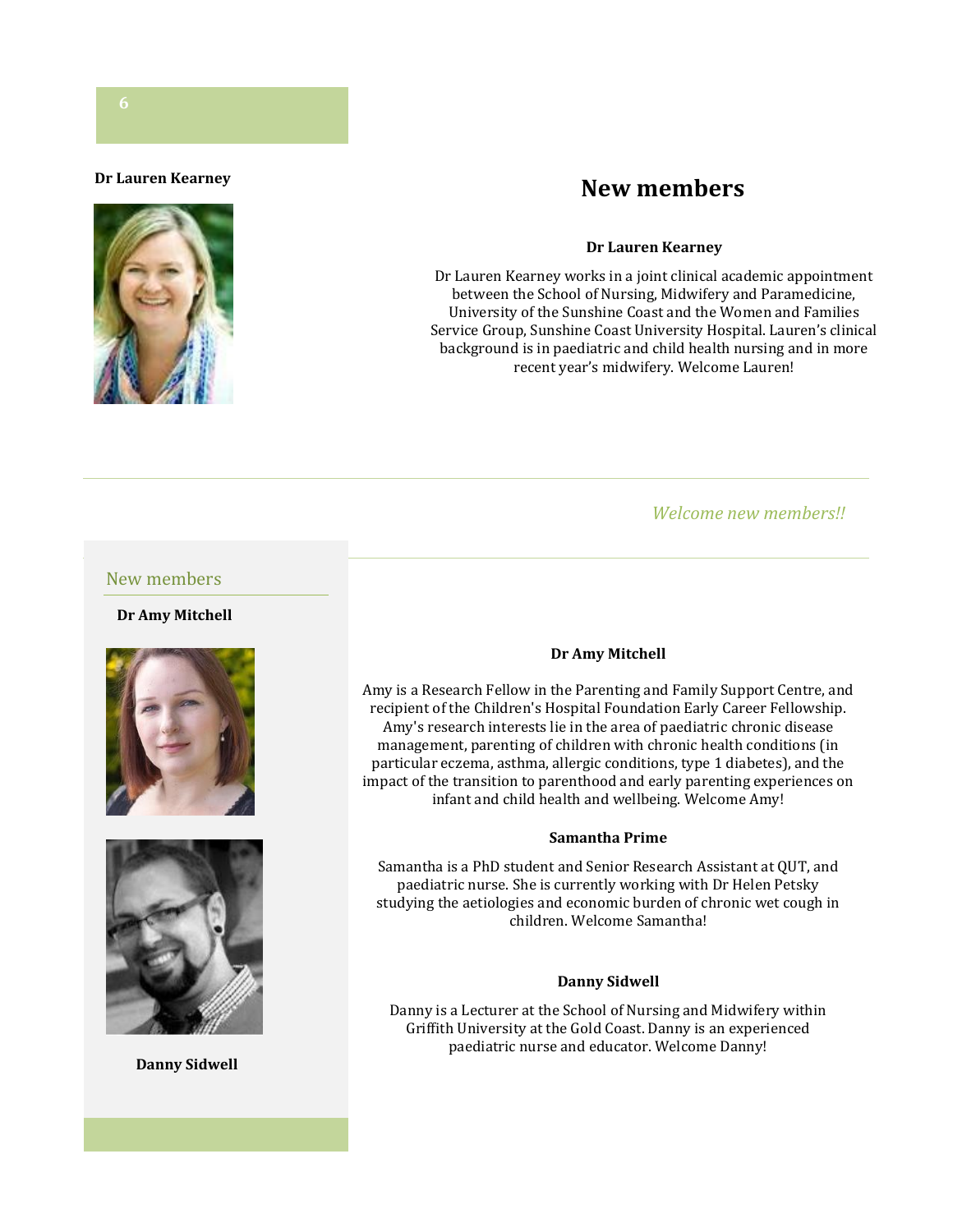

# **Upcoming PATTERN events**

Our next meeting is on October 17th at 10am, at the Centre for Children's Health Research (across the road from the Lady Cilento Children's Hospital). So if you are interested in joining a network of paediatric nurses aiming to improve health outcomes for children through collaboration and innovation, please let us know (PATTERN@griffith.edu.au) and come along to a network meeting.

- **When**: Wed 17/10/2018 10:00-11:00
- **Where**: CCHR Room 802 (meet in lobby)
- Or **Teleconference**: (07) 3735 0811 PIN0852#

#### *Upcoming events*

#### Conferences



# **Upcoming Conferences/seminars**

**Summer school Family Health and Family Care** to be held in Groningen (the Netherlands) in May 2019! [Sep-Oct\Opportunities\HANZE-](../../../../Downloads/Sep-Oct/Opportunities/HANZE-18_0032%20Summer%20school%20Family%20Health%20and%20Family%20Care_HR%201.0.pdf)18\_0032 Summer school [Family Health and Family Care\\_HR 1.0.pdf](../../../../Downloads/Sep-Oct/Opportunities/HANZE-18_0032%20Summer%20school%20Family%20Health%20and%20Family%20Care_HR%201.0.pdf)

**Gold Coast Health Research Week** Monday 12 November – Friday 16 November

The Gold Coast Health Research Week is scheduled to run from 12 to 16 November 2018. A Quality Showcase will run on the 13th followed by the second annual Research Week Conference on the 14th and 15th. Plans are underway for an exciting schedule of activities, so save the dates to your calendar and spread the news throughout your research network. Please encourage your colleagues to register for the Research News to be informed of the call for abstracts and registration.

#### **42nd World Hospital Congress:**

Wednesday 10 October - Friday 12 October, **Brisbane Convention and Exhibition Centre**

The World Hospital Congress, under the umbrella of the International Hospital Federation, is a unique global event that brings key health leaders together annually to share views and experiences, network and develop excellence in healthcare and hospitals leadership. Through this forum, multidisciplinary exchange of knowledge, expertise and experiences are facilitated, together with dialogue on best practices in leadership in hospital and healthcare management and delivery of services.